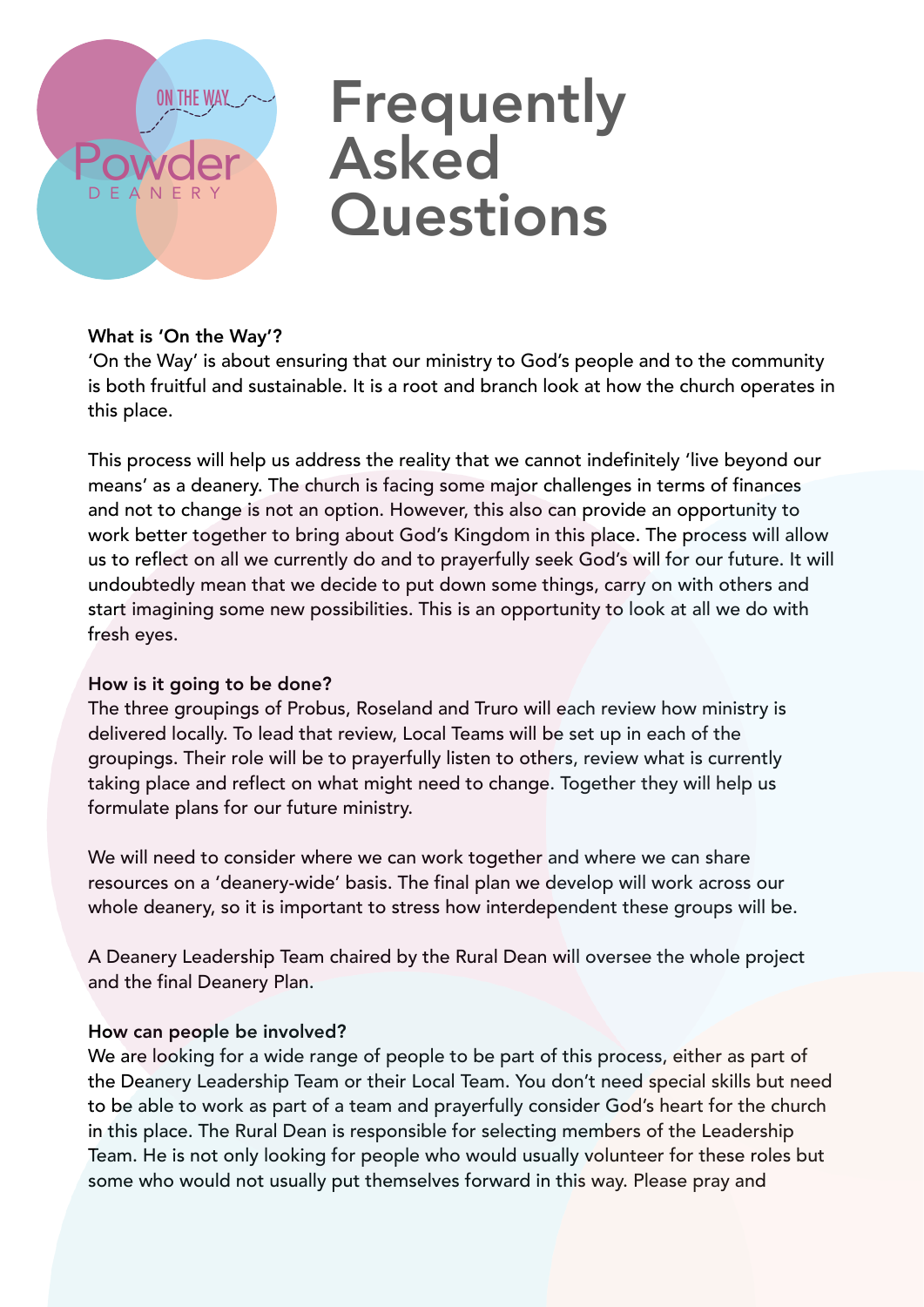consider if you might be involved. Information about how to apply will follow as we head towards the launch of the project over the next couple of weeks.

#### How will decisions be made?

The Teams are responsible for listening and drawing together a plan for the deanery which is both fruitful and sustainable. This plan will be put to PCCs for their comments and then to Deanery Synod for approval. The Bishop will then approve the plan.

#### What is the timescale?

The project will launch on Sunday 21st November. We are aiming to put a plan to Deanery Synod in the Summer of 2022

# I've heard stories that On the Way has caused major friction in other deaneries. How can we be sure that lessons have been learnt from others who have gone through the process?

We have learnt from other deaneries and our position is different in many ways. There will be hard choices to be made on occasion, but we are committed to listening and involving as many people as we can in the decision-making process.

#### What about prayer?

Prayer will be a crucial aspect of On the Way. Every time we meet, we will commit to spending time in prayer. We are also looking for people to join a group who will pray together regularly throughout the whole process. Might you consider being part of this group? The group will meet both on Zoom and in person from time to time. To register your interest email prayer@powderdeanery.org

#### How will things look different after On the Way has been implemented?

This largely depends on the outcome of our listening and deliberations. However, we can say that the deanery will be living within its means, have a deanery-wide plan which supports the three areas in a more cohesive way than at present and that worshipping patterns and structures will almost certainly be different.

# What about the Bishop's Mission Order for Truro and Transforming Mission initiatives?

'On the Way' will dovetail into these projects and not seek to disrupt them.

#### Who owns the process?

The process is owned by the Rural Dean. He is supported by two advisers and the Leadership Team. PCCs and Deanery Synod have their statutory roles to play in approving any changes.

# How will I keep up to date with what is going on?

You can sign up to our mailing list to receive regular updates. Simply email us at [info@powderdeanery.org](mailto:info@powderdeanery.org) and tell us you would like to be kept informed.